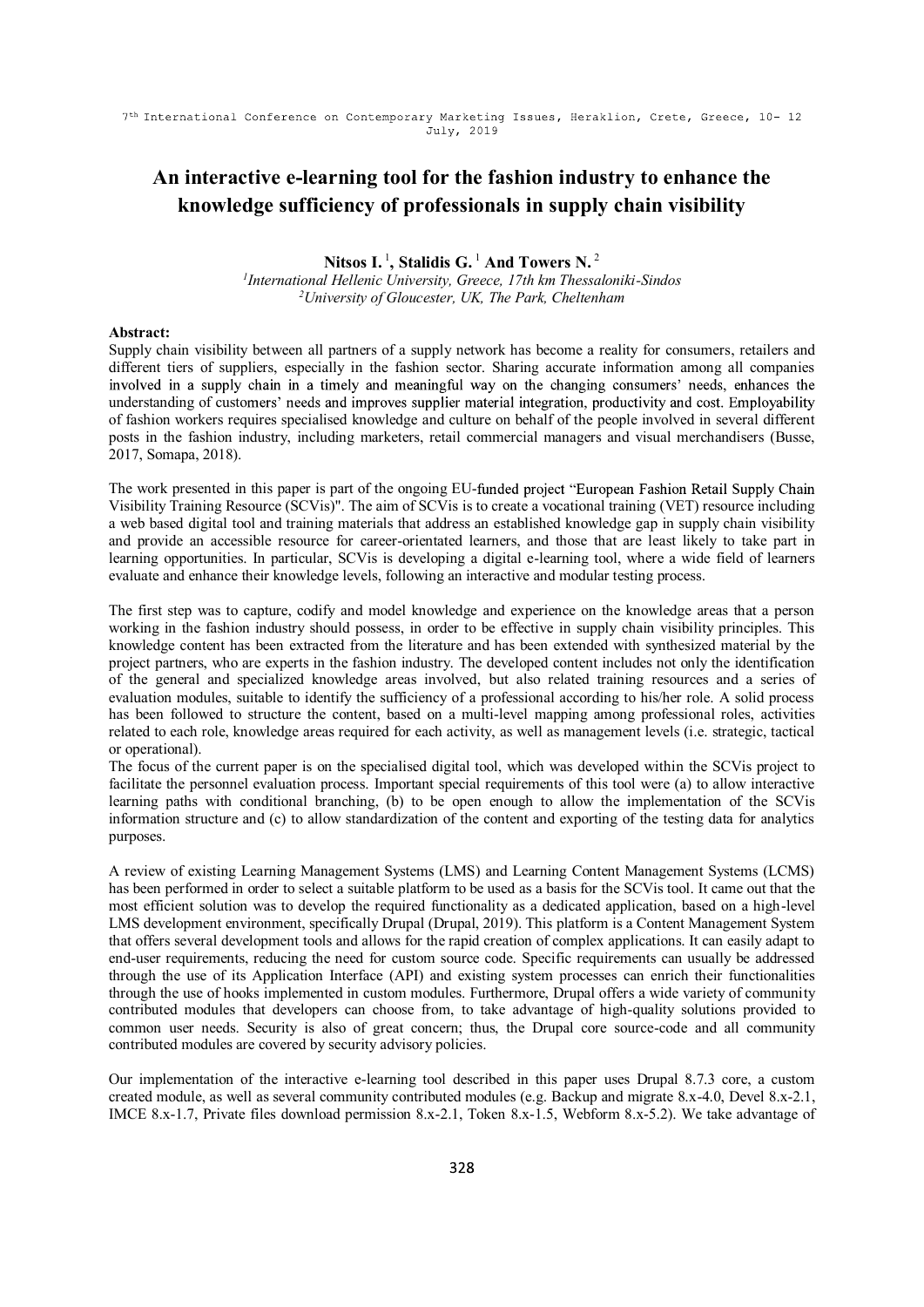7<sup>th</sup> International Conference on Contemporary Marketing Issues, Heraklion, Crete, Greece, 10- 12 July, 2019

the Drupal built in system for creating roles and assigning permissions. We have identified four groups of user roles, namely:

- Trainees: Trainees should be able to log in to the system, take tests depending on their business roles, view the progress, receive feedback and learning material according to their needs. A final report is presented upon the completion of specific learning paths.
- Content editors: Content editors are responsible for contributing content to the trainee tests (building questionnaires and providing learning material)
- Moderators: Moderators should be able to supervise the training process by viewing trainee results and overviewing the learning paths.
- Administrators: Administrators are responsible for maintaining user accounts, for adding content, and, also for providing regular maintenance services (backup etc).

The main end user of the SCVis system is the Trainee i.e. a current or potential company employee or in general professional in marketing or management, who is evaluated regarding potential knowledge gaps in supply chain visibility. Trainees log in to the system using the common system interface and they can select a professional role to test their skills and knowledge. In SCVis, 16 professional roles have been identified (i.e. Managing director, Regional-store-depart Manager, etc) which relate to business functions (Activities) and knowledge needs.

Upon selecting a role, the trainee is requested to complete a series of modules. Each module is divided into two rounds consisting of 4-6 questions each. A simple learning path is applied in this case:

- Round 1: If the trainee answers correctly in all questions, a success message is displayed, and the module is marked as successfully completed.
- Teaching material: If the trainee fails to answer all questions correctly, then the trainee is prompted to use the teaching material provided, to be able to proceed to the second round of questions.
- Round 2: If the trainee answers correctly in all questions, a success message is displayed, and the module is marked as successfully completed. In case the trainee fails to answer all questions correctly in the second round as well, then a knowledge gap is identified, and the module is marked as completed.

After completing a single module, the trainee returns to the main role page to monitor his progress and continue with the rest of the modules (Figure 1.a). After the completion of all modules in a role, the trainee can view a final report, consisting of a list with the knowledge areas in which he was successful but, most importantly, with the identified knowledge gaps, as well as a explanation text for each knowledge gap (Figure 1.b). The Moderators can view collectively the completion results for the trainees under their responsibility.

# 1. Managing director

Module K1.Performance evaluation

### A Knowledge gap has been detected

This activity is performed at every level, with different aims. Performances are evaluated, technically by means of a Performance Measurement System, i.e. a dashboard containing a number of KPIs, KPI. or Key Performance Indicators, are measurable values indicating how well a company is performing taking a specific perspective. Thanks to KPI it possible to evaluate the goodness of a strategy or  ${\bf a}$ merchandise display choice, defining which corrective actions are necessary. KPI can be controlled at store level to define the performances of the different areas of the store floor, or to evaluate and assign bonuses to the sales staff, or could be used to evaluate the performance of a buyer in the previou son and assign a budget for the upcoming one. At higher levels, KPIs can be used to evaluate the weaknesses of the processes and procedures used by the company, identifying where actions are

Module K31. How to maintain relationship (with customer)

 $\sqrt{\text{S}}$ neess

K16. IS-based Supplier Evaluation

The description of the module should appear here

 $\mathbb A$ Knowledge gap has been detected

Understanding how to analyse data from inside and outside the firm to obje

(b)



(a)

 $\hat{\Delta}$  Module K1.<br>Performance evaluation  $\rightarrow$  knowledge gap has been detected

 $\ddot{\cdot}$ . Module K21 How to maintain relationship (with customer)  $\cdot$  continue

4. Retail-Commercial Director

 $\textcircled{\ensuremath{\mathbb{R}}}$  Module K39.<br>New Technology Adoption  $\rightarrow$  start